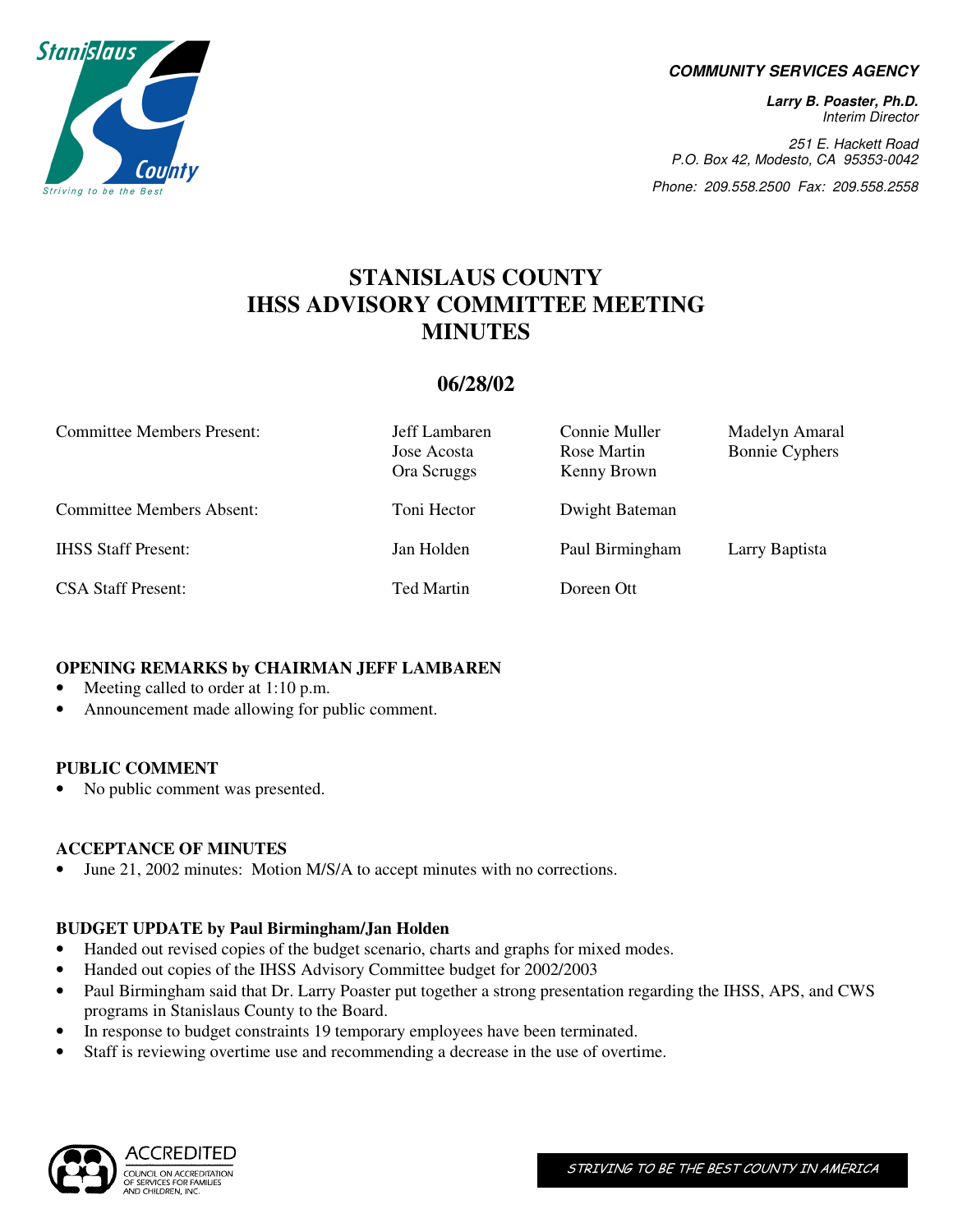### **COMMUNITY FOCUS GROUPS**

• Handed out drafts of thank you letters to Patterson and Oakdale City Councils. Committee reviewed and Jeff Lambaren signed each letter.

### **AB 1682 RECOMMENDATION DISCUSSION**

- Passed out copies of committee recommendation draft written by CSA staff.
- Jan Holden read aloud the recommendation draft.
- Committee had an open discussion about the recommendation draft.
- Motion M/S/A to accept "Employer of Record" recommendation for AB 1682.
- Jan Holden spoke with Linda Macy from County Counsel regarding what is the committee's next step.
- The next step is for the committee to put on the agenda the vote for a recommendation on the "Employer of Record" issue and vote on the recommendation.
- Linda Macy also said that a quorum of 6 committee members was needed in order to have a vote.
- The County's IHSS registry needs to be updated.
- Discussed which graph or chart the committee wanted to insert in recommendation letter.
- Committee selected the cost comparison chart listing the three different wage rates.

# **QUESTIONS AND ANSWERS**

### **AGENDA ITEMS FOR NEXT MEETING**

1. Vote on the recommendation for the "Employer of Record".

Meeting adjourned @ 2:40pm Larry Baptista, Recorder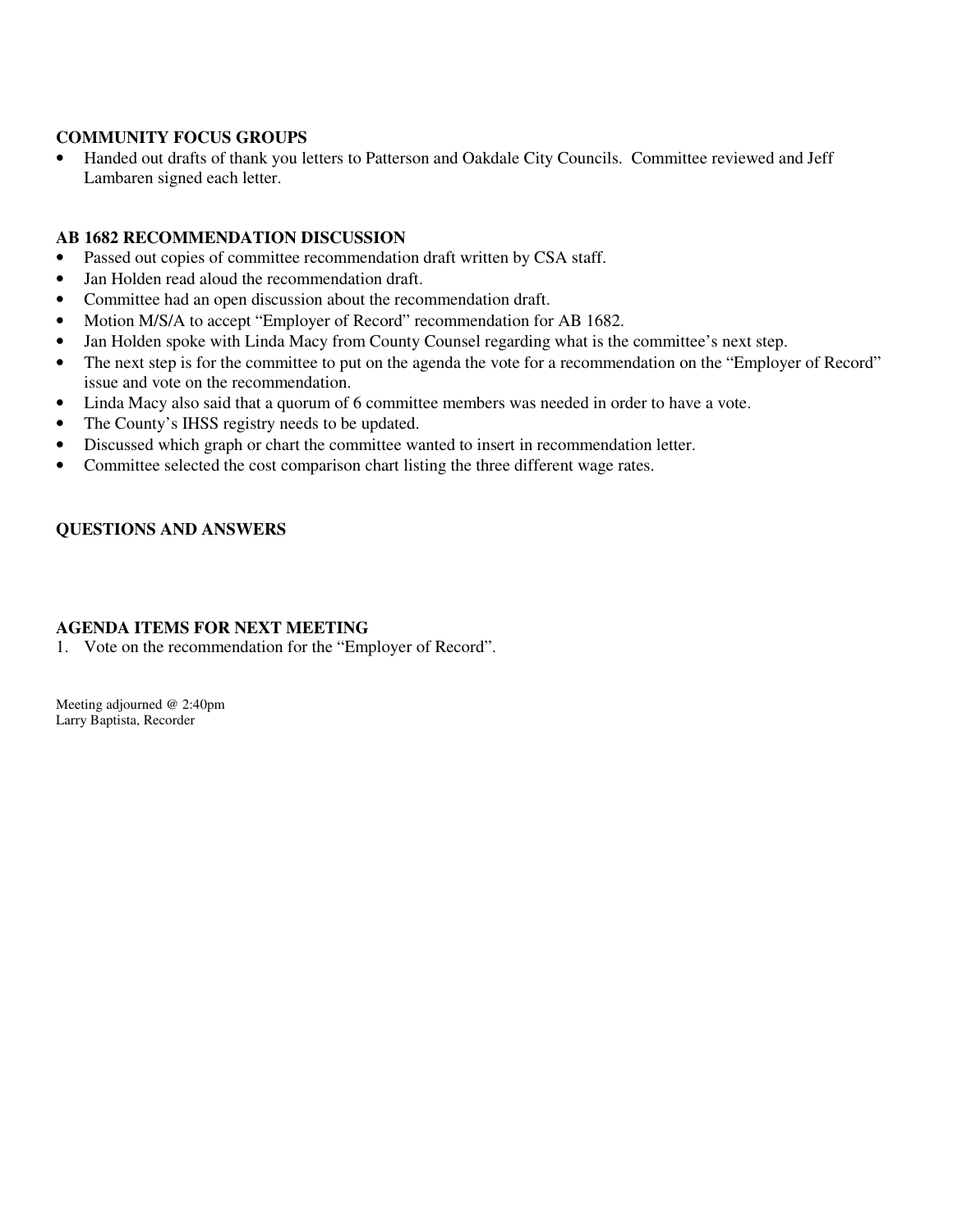

#### **COMMITTEE MEMBERS**

Jeff Lambaren, Chair Advocate

Kenny Brown, Co-Chair Advocate

**Jose Acosta** Advocate

Madelyn Amaral Advocate

Dwight Bateman Advocate

sonnie Cyphers Advocate

Toni Hector Advocate

**Rose Martin** Advocate

**Connie Muller** Advocate

Ora Scruggs Advocate

#### **CSA SUPPORT STAFF**

Paul Birmingham Manager III

Jan Holden Manager II

Larry Baptista **Committee Clerk** 

# **STANISLAUS COUNTY COMMUNITY SERVICES AGENCY** IN-HOME SUPPORTIVE SERVICES ADVISORY COMMITTEE

P.O. BOX 42, MODESTO, CA 95353-0042 FAX: (209) 558-2681

June 28, 2002

**Patterson City Council** 46 N. Salado Avenue Patterson, CA 95363

Honorable Mayor and City Council members:

The Stanislaus County In-Home Supportive Services Advisory Committee would like to extend a sincere thank you to the Patterson City Council and the City of Patterson for the use of the City Council Board Room for the community forum held in Patterson on June 20, 2002. The room arrangement contributed to the ease of community participation and helped make the forum a success.

Thank you for all of your assistance in presenting this community forum.

Yours truly,

Jeff Lambaren, Chairman **Stanislaus County** In-Home Supportive Services Advisory Committee